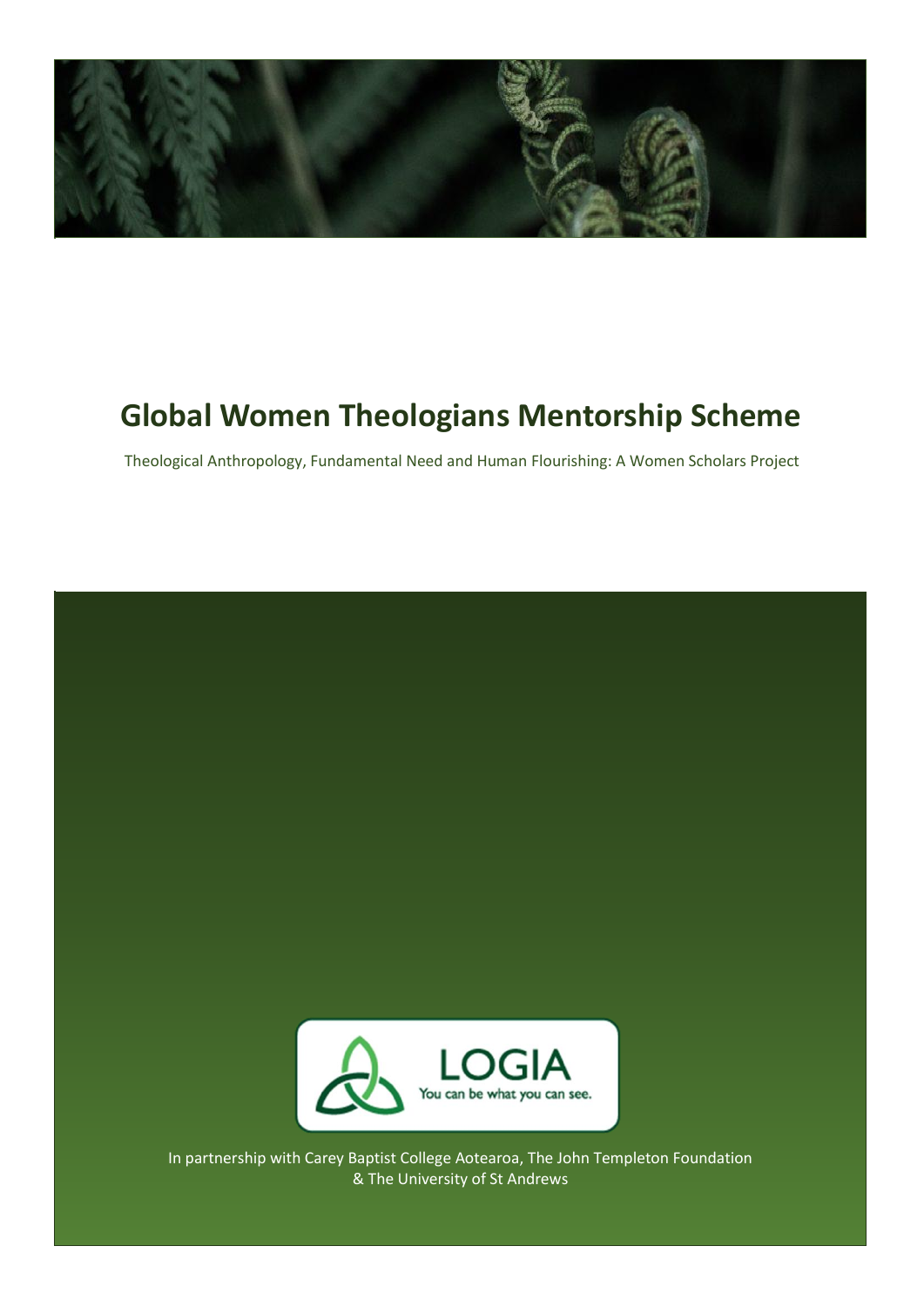## **Global Women Theologians Mentorship Scheme**

Theological Anthropology, Fundamental Need and Human Flourishing: A Women Scholars Project

As part of the **Theological Anthropology, Fundamental Need and Human Flourishing: A Women Scholar's** Project, and in partnership with [Logia International,](file:///C:/Users/user/Downloads/logiatheology.org) we aim to support women in the divinity disciplines through a year-long Global Women Theologians Mentorship Scheme.

Women continue to be under-represented in theology, biblical studies, and philosophy of religion such that finding a mentor in these disciplines who is also a woman can be difficult. Further, some women have too many mentoring responsibilities already on their plates, while others have more space to engage in this way. Thus, this mentorship programme aims to encourage women from the divinity disciplines to believe that they can "be what they want to see" by connecting emerging women scholars with established women scholars who have time to meet. The mentorship will consist, minimally, of meeting three times over a calendar year.

Throughout 2021, we will inform scholars about the programme and encourage participation, specifically through signing up on our website[: https://logiatheology.org/resources/contact-list/.](https://logiatheology.org/resources/contact-list/) Beginning in 2022, we will request mentors and mentees fill out an online form through the SUMAC software that will then match mentors and mentees based on preferences and best fit. As soon as matches have been made, notification will be sent and the mentorships can commence. Mentees will be instructed to make arrangement for the digital meetings. The mentorship scheme will organize up to 30 worldwide mentoring relationships whereby established women scholars will meet digitally with emerging women scholars through The University of St. Andrews SUMAC mentorship matching database.

## Mentor Expectations (Established Scholars)

These terms are fluid, and the primary criterion for an "established scholar" will be self-perception. If a woman feels that she is an established scholar based upon her academic experience, that is the most important aspect of being a mentor. However, for more concrete guidelines, we would hope that our established scholars have published an academic book, article, or chapter in a divinity discipline and/or taught in an accredited academic institution within a divinity discipline. This means that an established scholar could be, or has been, in a range of roles, from independent scholar, adjunct, fixed contract, tenured position, etc.

As part of the year-long Global Women Theologians Mentorship Scheme, up to 30 mentors could influence the broader theological guild by modelling the following values to emerging women scholars:

- $\&$  That our academic journeys are just as important as our academic outputs.
- $\triangle$  To listen to the mentee, especially as it relates to their academic journey.
- $\triangle$  To encourage the mentee, especially from personal experience.
- $\&$  To follow through with meeting arrangements made with your Mentee.

This mentorship scheme is designed to support the Mentor and the Mentee to both flourish through a mentorship relationship that is mutually beneficial, by ensuring that the Mentor is **not**:

 $\&$  A Counselor – The Mentor is not a therapist and should not offer support that extends beyond the boundaries of the Mentee's achievement within the divinity disciplines.

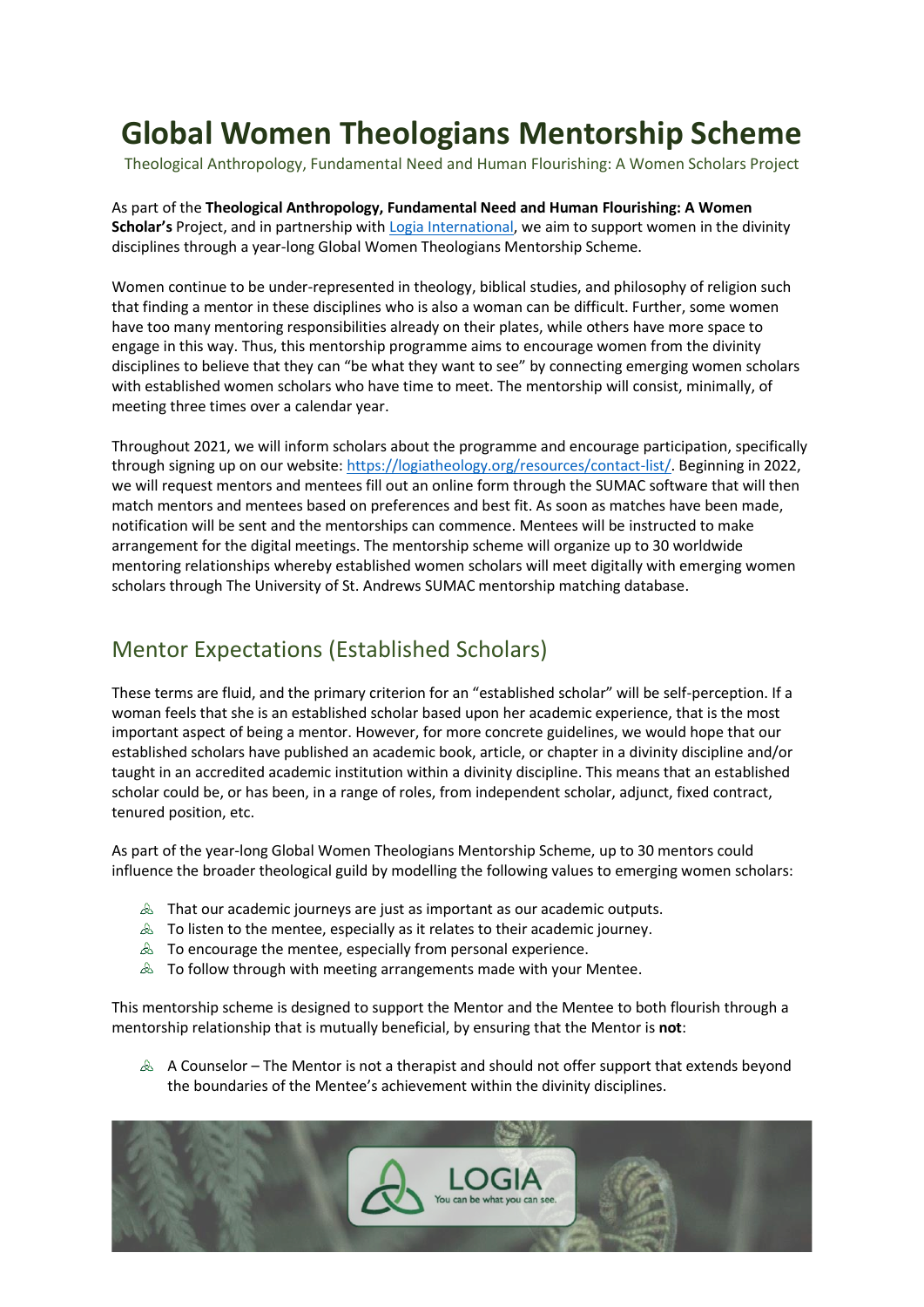- $\triangle$  An Academic Supervisor This includes the Mentor taking on a co-supervisor, reader, or editing role.
- $\triangle$  A Referee—This is not meant to provide an academic or professional reference.

Examples of a Mentorship relationship that develops mutual flourishing may look like:

- $\triangle$  Semi-regular online meetings that the Mentee and Mentor curate to acknowledge the Mentees academic aspirations, their understandings of success, and their capabilities within the academic guild.
- $\triangle$  The Mentor sharing examples of their own experiences, successes, struggles, and work.
- $\&$  The Mentor offering open-ended advice (non-directive).
- $\&$  The Mentor asking good questions of the Mentee to help her discern her own answers to the challenges she may be facing.